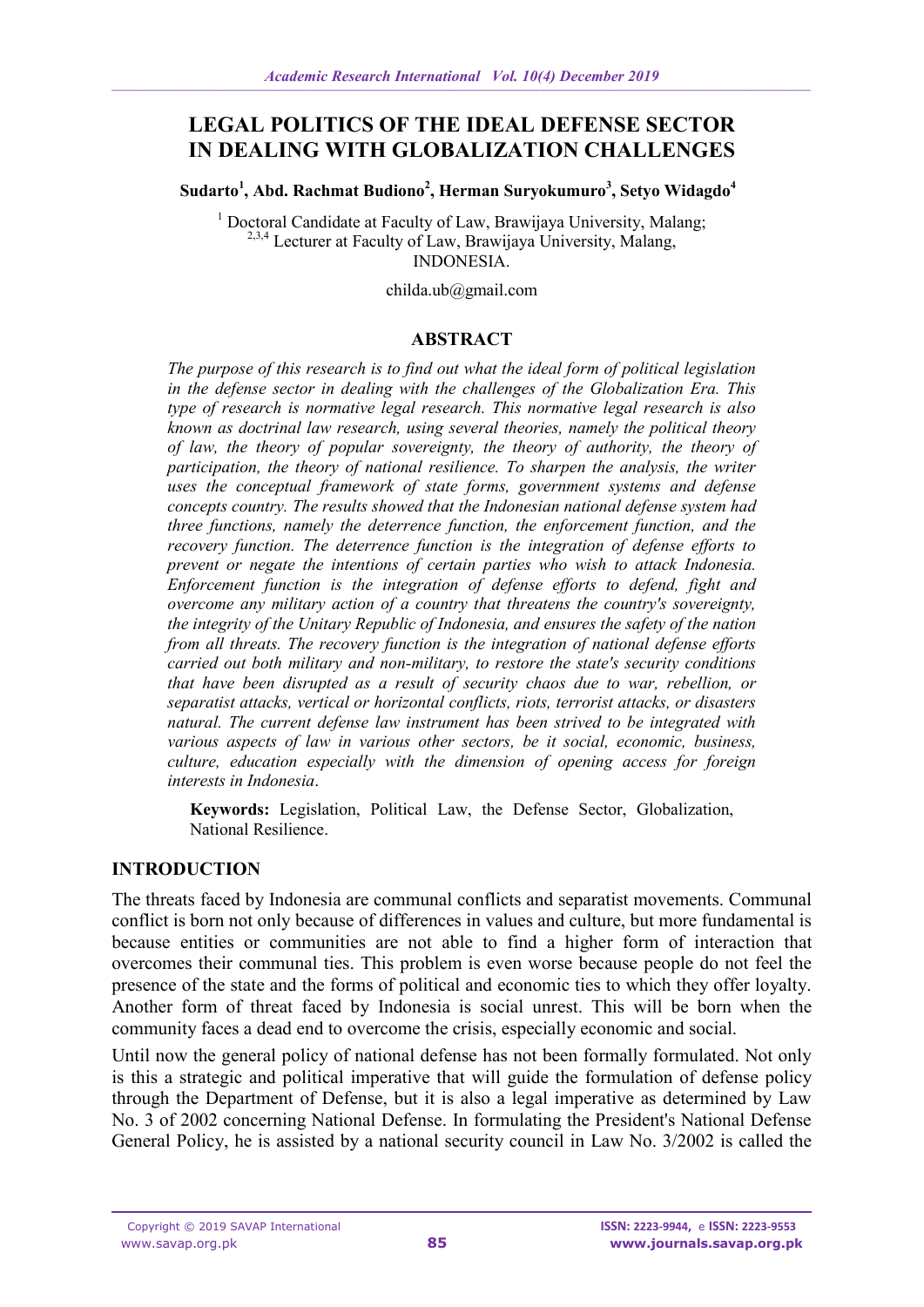National Defense Council.<sup>28</sup> In the future the name of this council must be changed to the National Security Council. Some people said that to carry out the functions of this council, the Wantannas could be formed based on Presidential Decree Number 101 of 1999. National Defense Department (DPN) is different from Wantannas or the cabinet. A national security council is tasked with analyzing issues of threats, where threats come from, and how to deal with these threats.

To be operational, the national defense policy must be translated into some more concrete policies, which are also called defense policies, which are the responsibility of the Department of Defense, led by the Minister of Defense.<sup>29</sup> The essence of defense policy is policy making and management (management). The explanation includes formulation of defense strategy policy, defense force development policy (including procurement or procurement, fostering defense potential, development of defense technology and industry, defense budget allocation policy, and general policy on the deployment and use of Indonesian national army (TNI) force.

To strengthen the Indonesian nation so that they are ready to face threats both from within and from outside and ready to take the initiative steps in preparing human resources so that they do not dissolve in the tide of global change, the Ministry of Defense will establish a Center for National Defense Education and Training. This State Defense Training Center was formed in order to realize the development of Indonesian character and identity education. Fostering awareness of the defense of the state is very important to be continually improved in order to instill the value of defending the country, loving the motherland, being aware of the nation and state and being confident in Pancasila and willing to sacrifice for the nation and state.

All of these steps are based on the consideration that there is always a gap between the objectives to be achieved and the availability of resources to achieve these goals (the condition of Das Sollen is not in line with the conditions of Das Solin), but also to fulfill the political principles of the rights and obligations of the people in defense efforts country. What the Department of Defense did with the initiative to propose a draft law on national defense and security is an attempt to translate these principles into an operational system. This step confirms two things namely first to emphasize the authority of political authority in managing national defense, including in mobilizing the potential for defense interests. Second, protecting the rights of the people as non-combatants in accordance with the principles of the 1949 Geneva Conventions and their Protocols.

If you look at the geographical condition of Indonesia, which is one of the largest archipelagic countries in the world. The Navy is the most important part in the concept of Indonesian sea defense. But the Indonesian Navy itself is like running out of breath in protecting the territorial waters. Until now, more ships and weapons for the navy have been imported or purchased from abroad. But arms trade between countries is very dependent on the international political situation.

Institutional aspects and relations of authority are sensitive aspects because they contain political problems and power relations. Although legally regulated political and operational authority, this legal provision has not been implemented. Relations between the Department of Defense and Headquarters are still overlapping. The position of commander directly under the President has political and psychological implications in his relationship with the Department of Defense. Moreover, the Department of Defense still faces weaknesses in

1

<sup>&</sup>lt;sup>28</sup> Law No. 3/2002 concerning National Defense, Article 15.

<sup>&</sup>lt;sup>29</sup> Ministry of Defense and Security. Kebijakan bidang pertahanan menurut Undang-Undang No. 3/2002 dalam Reformasi Sektor Keamanan Indonesia (Jakarta: ProPatria, 2004), p. 47-80.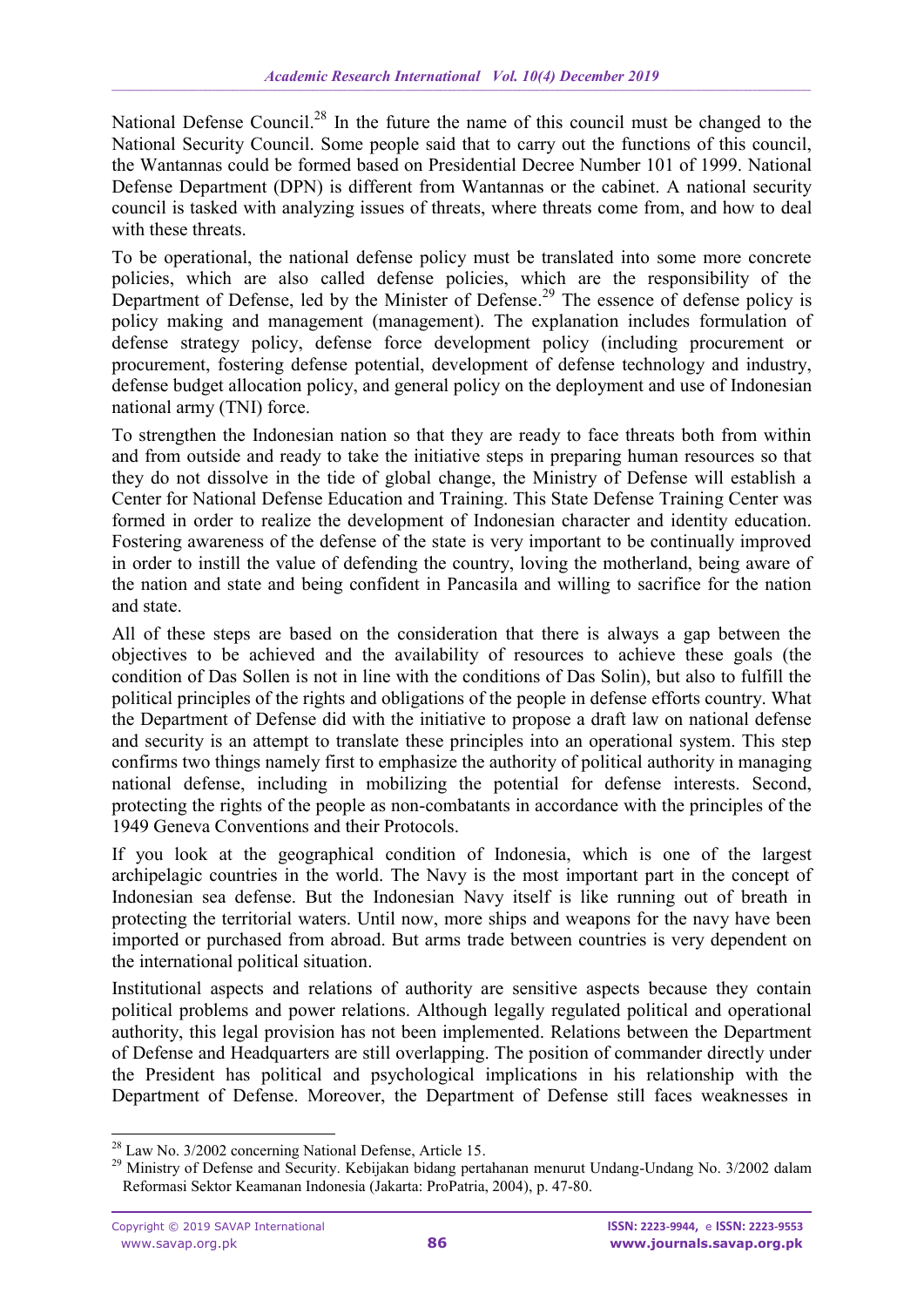human resources, especially the limited civil capacity within the Department of Defense. The same thing happened in the case of the police which appeared to be a relatively independent institution. The principle that all security and defense instruments must be under a political authority that has political responsibility for the function of the instrument has not yet been realized.

Therefore in the future the government must reformulate the institutional-authority relations between political accountability and operational accountability so that democratic principles in the defense and security function can be realized. This is where the politics of law that harmonizes the spirit of democracy, sovereignty and legal certainty need to be built. The unification of political and operational responsibility is very easy to lead to various violations, including violations using the tools of violence. However, this does not mean that the Indonesian National Army (TNI) Commander and the National Police Chief do not have a channel to contribute their thoughts in the formulation of defense and security policies. A mechanism has been provided for this, namely through the national security council which in Law 3/2002 on National Defense is called the National Defense Council.

A national security council is tasked with analyzing issues of threats, where threats come from, and how to deal with these threats. The National Defense Department (DPN) provides advice to the President in making general policy on national defense, develops policies on the deployment of the defense component, and examines the risks of the policies set. But there are more fundamental functions. The chairman of the national security council is also an advisor to the president in the field of security who communicates daily with the president. In a crisis situation the existence of National Defense Department (DPN) is very necessary, especially when the government faces an emergency or urgent situation which must immediately be dealt with with all its risks, including when having to use instruments of violence and impose an emergency. Based on this, the author will analyze the ideal style of political law in the defense sector to face the challenges of Globalization.

## **RESEARCH METHOD**

This type of research is normative juridical research which is a process to find the rule of law, legal principles and legal doctrines in order to address the legal issues encountered.<sup>30</sup> The research approach used is the conceptual approach, historical approach and comparative approach.<sup>31</sup> The legal concept developed in this research is the politics of national defense law in safeguarding Indonesia's sovereignty in the era of globalization. The source of legal material used is primary legal material (legal material that has a determined legal authority and has binding power, consisting of statutory regulations), secondary (legal material that provides an explanation of primary legal material, such as academic texts, the results of legal research and others) and tertiary (legal materials that can provide instructions or explanations to strengthen primary and secondary legal materials, such as those derived from encyclopedias and legal dictionaries).

The technique of collecting legal materials in this research was carried out through the study of laws and regulations related to an inventory based on the hierarchy of laws and regulations, through library studies by conducting literature reviews related to this research and through literature review, both manually and electronically via the internet.<sup>32</sup> The

-

<sup>30</sup> Marzuki, Peter Mahmud. *Penelitian Hukum* (Jakarta : Kencana Prenada Media, 2011), p.35.

<sup>31</sup> *Ibid,* p. 138.

<sup>&</sup>lt;sup>32</sup> Philipus M. Hadjon. Pengkajian Ilmu Hukum Dogmatik (Normatif), dalam "Yuridika" No. 6 Tahun IX Nopember–Desember Tahun 1994, (Surabaya: Fakultas Hukum Universitas Airlangga, 1994), p. 6.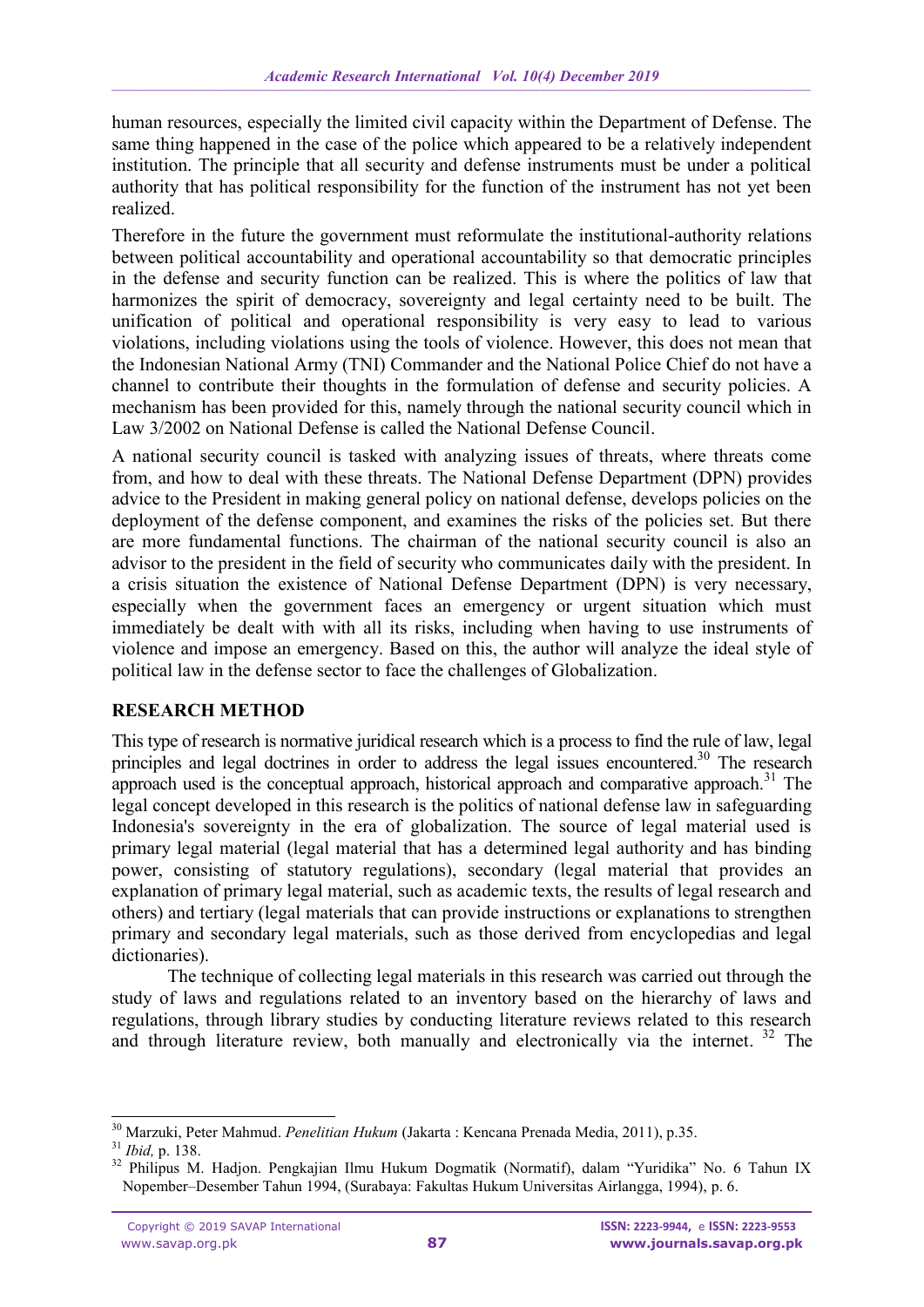analysis technique in this research is the content analysis technique, which is done by describing as it is for a condition or position of legal and non-legal propositions.<sup>33</sup>

## **RESULTS AND DISCUSSION**

## **Synchronization of Defense Sector Regulations**

Legislation is often identified with the law or people often interpret the law is a statutory regulation. Actually, laws and regulations are only part of the law, because outside the legislation, there is still much to be learned in relation to law. Even in the legal system, statutory regulations are only one part of the legal substance sub-system. Other sub-systems are legal structure, and legal culture. Legislation consists of several types, which can be broadly divided into statutory regulations at the central level and legislation at the regional level.

Bagir Manan indicated that many people considered the law, laws and regulations as the same thing.<sup>34</sup> According to Bagir Manan, the law is part of the legislation. Legislation consists of laws and various other laws and regulations, whereas law is not just a law, but also includes several other legal principles such as Customary Law, Customs and Jurisprudence Law. While Solly Lubis mentions another term, legislation. Legislation is the process of making state regulations.<sup>35</sup> In other words, the procedures start from planning (design), discussion, approval or stipulation and finally the enactment of the relevant regulation. Solly Lubis disagrees with the terms "statutory regulations" or "statutory regulations", according to which "statutory regulations" means regulations regarding the procedure for making state regulations, whereas if what is meant is "regulations that were born from legislation" simply referred to as only rules.

Legislation and regulations based on Article 7 of Law No. 12 of 2011 concerning the Formation of Legislation in the following order:

- a. The 1945 Constitution of the Republic of Indonesia;
- b. Decree of the People's Consultative Assembly;
- c. Government Act / Regulation in Lieu of Law;
- d. Government regulations;

This mistake does not only belong to those who lay. Among jurists there is a legal theory (jurisprudence) that introduces the teachings of legism or positivism taught by John Austin<sup>36</sup> and Hans Kelsen<sup>37</sup> which states that the law is solely the will of the authorities (command of the souvereign) in the form of statutory regulations. There are no laws outside the law or regulations. This notion applies not only to the scientific community, but also to the judiciary. Even though Austin and Kelsen do not give the meaning of the command of the souvereign so narrow it is only limited to the laws and regulations, but also the court's decision.

Synchronization is the alignment and harmonization of various laws and regulations related to the existing and currently existing legislation that regulates a particular field. The process of synchronizing regulations aims to see the harmony between one regulation and another. Harmonization should ideally be carried out during the drafting of legislation. Observing the terms of harmonization and synchronization as described above, it can be concluded that

-

<sup>&</sup>lt;sup>33</sup> Abdlatif and Hasbi Ali. Perihal Kaedah Hukum, (Bandung: Citra Aditya Bakti, 2010), p.9.

<sup>34</sup> Bagir Manan. Membedah UUD 1945. Editor Moh. Fadli. (Malang: Universitas Brawijaya Press. 2012), p.35.

<sup>&</sup>lt;sup>35</sup> Solly Lubis. Serba-serbi Politik & Hukum. (Jakarta: Softmedia. 2011).

<sup>36</sup> John Austin. Karakteristik Penalaran Hukum Dalam Konteks ke Indonesiaan. (Bandung: CV Utomo, 2006).

<sup>&</sup>lt;sup>37</sup> Hans Kelsen. Pengantar Teori Hukum (Introduction to the Problem of Legal Theory). (Bandung: Nusa Media, 2012).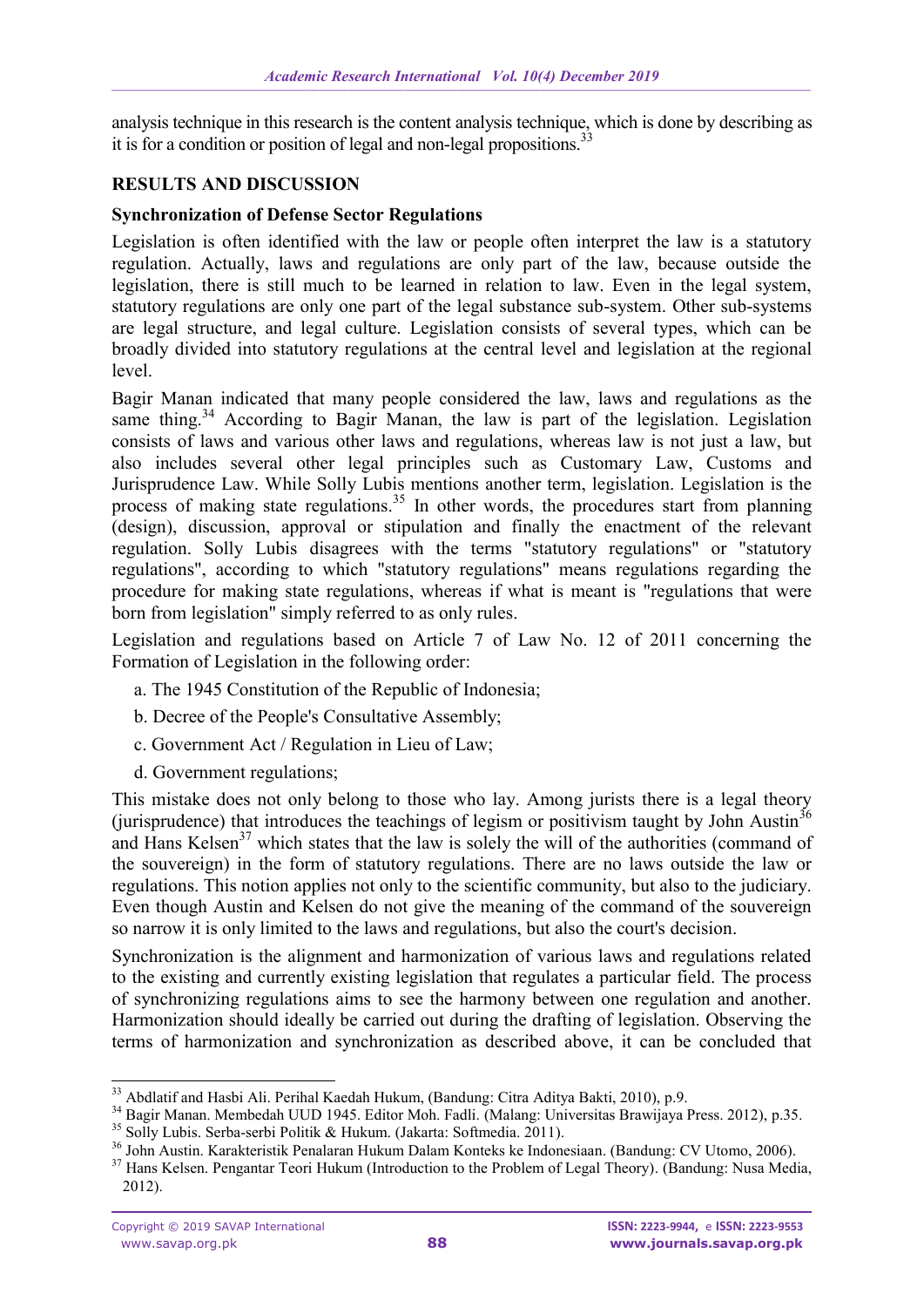these two terms have almost the same meaning, namely the effort to realize harmony and overcome differences or conflict of laws for the sake of the unity of the legal system, both to the draft laws and regulations that are being made as well as legislation. invitation that has been valid. Harmonization and synchronization of law as a process in the formation of laws and regulations, overcoming matters that conflict between legal norms in legislation, so as to form laws and regulations that are synchronous, harmonious, harmonious, balanced, integrated and consistent and consistent and obedient principle.

The Minister of Defense stressed the importance and need to prepare defense early on through the synergy of national and regional defense. Although the presence of regional autonomy gives broad authority to the regions in managing their own households, the Minister said, the problem of national defense is the responsibility of the central government which is not decentralized. UU no. 23 of 2014 concerning Regional Government also states that absolute government affairs are government matters which are fully the authority of the Central Government. The role of regions in national defense aspects is very important. Regions can be entry points for multidimensional non-military threats. So the need for the development of non-military defense postures in the regions, which have capabilities including early vigilance, national defense, science and technology, economic, social, moral, and support for national defense. For this reason, there is a need to synchronize national defense policies between the central and regional governments within the framework of developing national defense awareness, "Ryamizard said.<sup>38</sup>

# **Ideal Law Enforcement in the Defense Sector to Uphold State Sovereignty**

The most obvious impact of corruption in the defense sector is the weakness of defense equipment and human resources in the defense sector which leaves Indonesia vulnerable to external threats. The situation will also have implications for the weakness of national borders, which causes foreign fishermen often violate Indonesia's Exclusive Economic Zone (EEZ) and exploit the marine wealth in it. As stated by the Ministry of Fisheries that Indonesia suffered a loss of not less than 9.4 Trillion rupiah per year due to fish theft by foreign fishermen. Al Araf Imparsial researcher, as quoted by Republika Koran 20 September 2019, assessed that if the culture of corruption in the military is allowed to stand, it will threaten the country's security. This is because corruption in the military is closely related to the abuse of the budget for the purchase of defense equipment which is commonly used by soldiers in securing the state. Al Araf assessed that the potential for a culture of corruption in the military is huge. Because, the military itself gets a sizable budget allocation in the field of operations and procurement. Al Araf noted, from the data he got, there were at least Rp 95 trillion that the state had disbursed for the budget until 2019.<sup>39</sup>

The case that was raised was the disclosure of a case of alleged corruption in the sale of a strategic Sealift Vessel (SSV) to the Philippines by the Corruption Eradication Commission (KPK). In that case the KPK arrested the Managing Director of PT PAL Indonesia, the shipbuilder. The case proves the vulnerability of the defense sector to become a land for corrupt acts of corruption, especially related to the procurement of defense equipment.<sup>40</sup>

A hand arrest operation took place on December 14, 2016 around 12:30 WIB. At that time, HST and MAO met with ESH at Bakamla's office to hand over around Rp2 billion in US dollars and Singapore dollars. For parties suspected of giving bribes, namely HST, MAO and FD, were charged with Article 5 paragraph 1 letter A, and Article 13 of the Anti-Corruption

-

<sup>&</sup>lt;sup>38</sup> Ryamizard Ryacudu. Visi dan Misi Pembinaan Teritorial TNI AD. (Jakarta: Mabes TNI AD, 2003).

<sup>&</sup>lt;sup>39</sup> Al Araf, et. a.l. TNI-POLRI di Masa Perubahan Politik. (Jakarta: Program Magister Uniiveritas Indonesia, 2008).

<sup>40</sup> Imparsial. Reformasi Peradilan Militer. (Jakarta : Imparsial, 2007), p.55.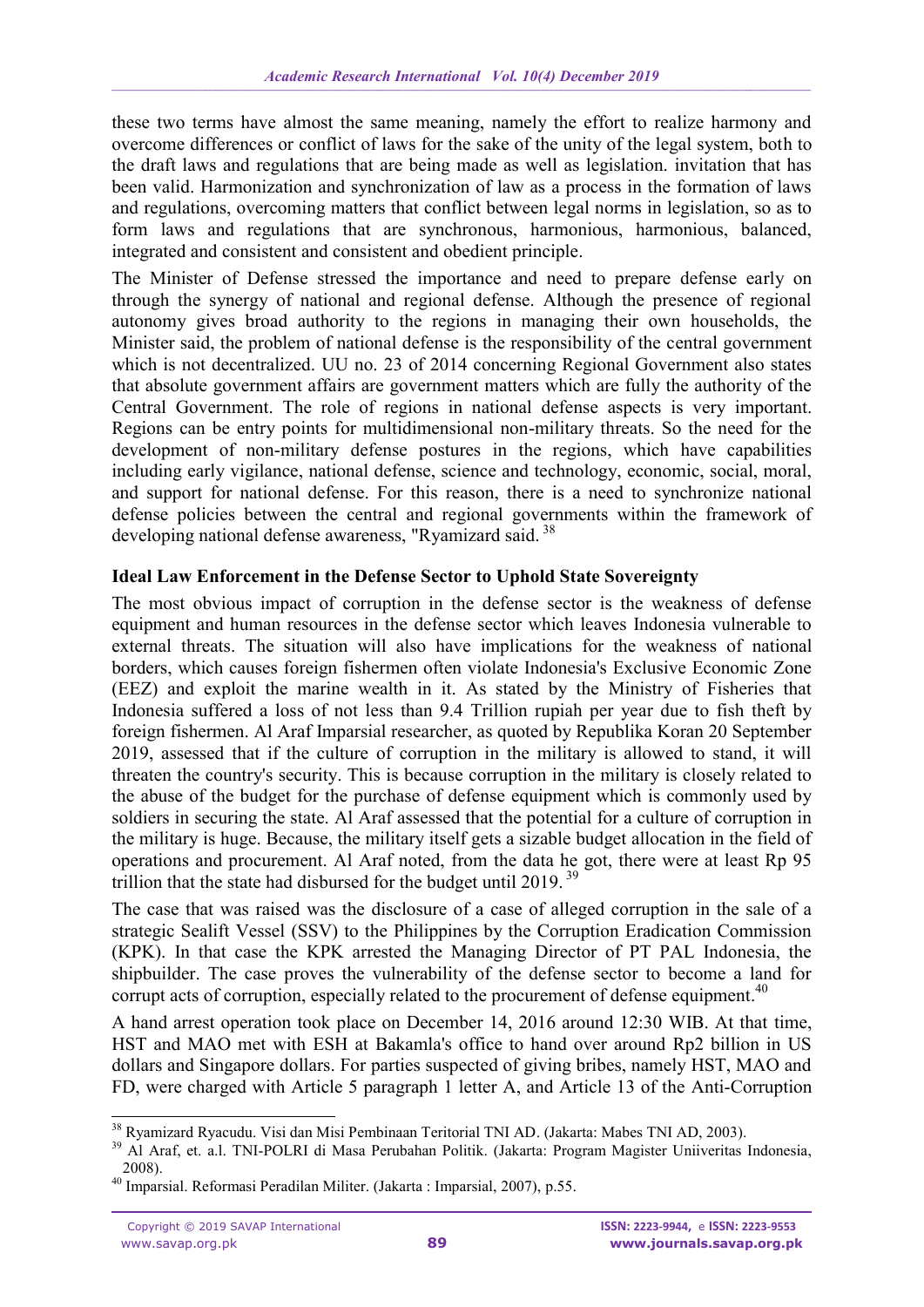Law. Whereas recipients of ESH bribes were charged under Article 12 letters a or b or Article 11 of the Anti-Corruption Law.

The potential for corruption in the defense sector through the purchase of armaments systems is enormous, ranging from purchases to maintenance. Corruption patterns occur in various forms. For example inflated the purchase price of defense equipment, the purchase of defense equipment under the specifications or trimming maintenance costs. However, so far the KPK itself which has great authority in investigating and investigating corruption has been difficult in investigating various allegations of corruption in the defense sector involving the military. So far, criminal cases involving members of the Indonesian National Army (TNI) will be settled in a Military court. This is as regulated in Law number 31 of 1997 concerning Military Justice, so that institutions such as the KPK have difficulty investigating allegations of corruption involving Indonesian National Army (TNI) personnel. In the context of connectivity justice, the existence of a corruption court actually has a great opportunity in the enforcement of corruption in the defense sector.

Normatively based on Law no. 30 of 2002 concerning the Corruption Eradication Commission, the anti-corruption organization actually has a strategic function in eradicating criminal acts of corruption because the KPK coordinates all investigations of criminal acts of corruption. With its authority the KPK can actually accelerate through the function of supervision of a number of criminal acts of corruption in the defense sector involving Indonesian National Army (TNI) personnel.

Corruption in the defense and security sector is as dangerous as corruption in other sectors. In addition to wasting resources, it also decreases the ability of defense and security institutions to provide security and defense services. The high risk in the defense and security sector seriously endangers the security of citizens and the country's sovereignty. There is one case of corruption in the domain of defense and security that received public attention and was resolved properly. A military court sentenced General Djaja Suparman to a four-year prison term that was found guilty of corruption of Rp. 13.3 billion. The case involving Djaja is related to the release of Kodam V / Brawijaya land assets in the Dukuh Menanggal Village, Wonocolo, Surabaya, which was affected by the project of making the Simpang Susun Waru-Tanjung Perak Toll Road.

Allegations of corruption cases in the procurement of the main weapon systems have also surfaced. For example, a coalition of non-governmental organizations (NGOs) consisting of Indonesia Corruption Watch (ICW), Kontras and Imparsial in March 2012 reported defense and security institutions to the KPK for alleged corruption in the procurement of Sukhoi fighter aircraft. However, until now the report has not been followed up. Apparently, the KPK and also other law enforcement institutions have not given high priority to the prevention and eradication of corruption in the defense and security sector.

One important principle in democracy is civil supremacy over military institutions. The number of countries with high, very high and critical corruption risks shows that civil supremacy over the military still seems to be an illusion. In other words, civil society fails to control the policies and behavior of defense and security institutions in managing their resources and governance. This IT study also shows the function of parliamentary control over institutions and policies is very weak. There is ambiguity, acute fear, scarcity of resources, inadequate institutional framework in the parliament which causes the control function is not implemented properly. The transition to democracy and a strong civil society is indeed difficult. But that does not mean can not be achieved. South Korea presents an interesting experience. Together with Taiwan, South Korea is two Asian countries whose risk of corruption in the defense and security sector is relatively low. Previously, South Korea was also a military regime. The process and path of democratic transition that they have taken can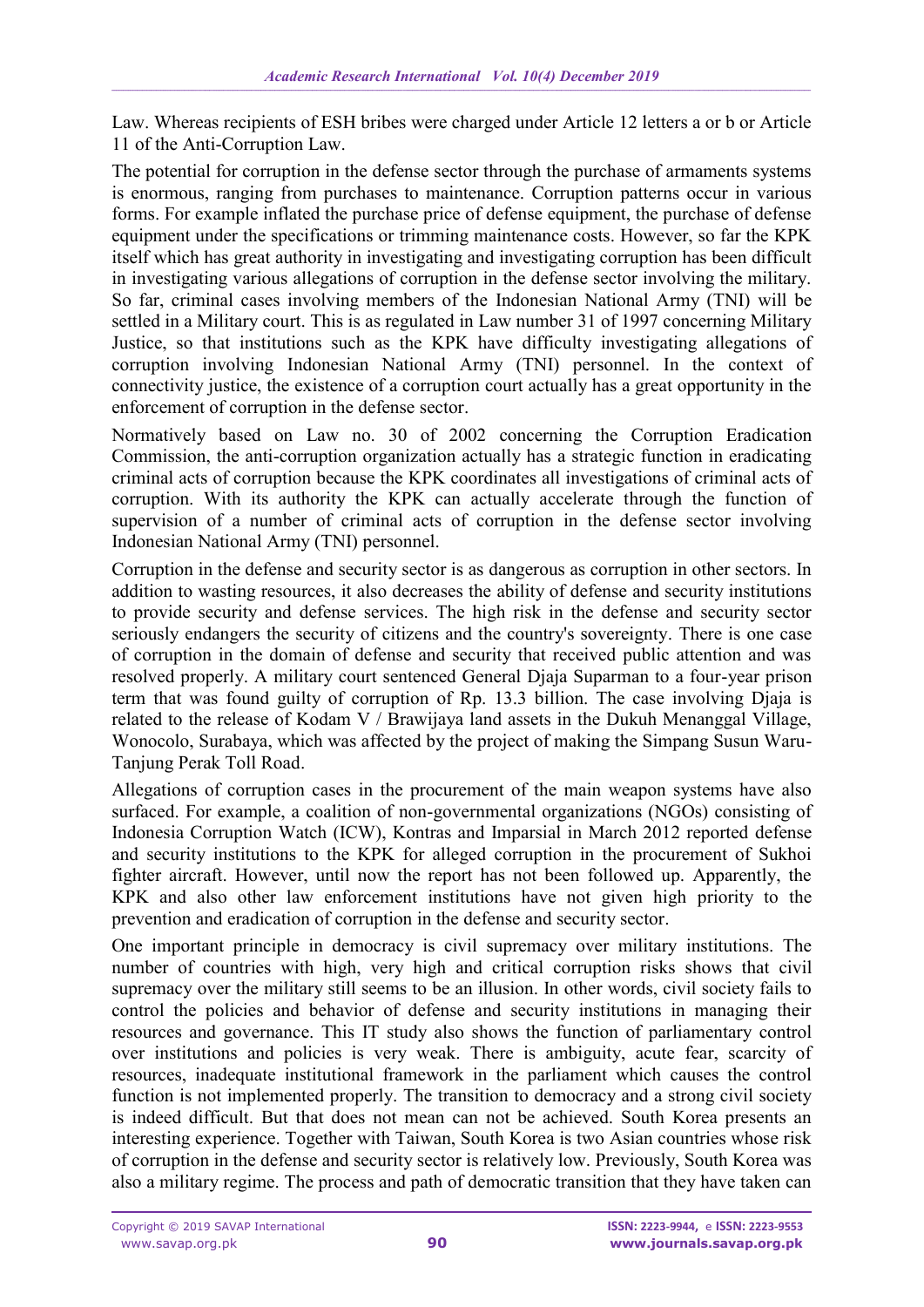be used as inspiration. Defense and security institutions that are free of corruption will soon become a new international value. This will be the standard of behavior in developing the strength of defense and security. There are two things that must be done so that our risk rating for corruption and security improves. First, improve the ability of the public to control defense and security institutions. An important part of this effort is to improve the ability of civil society such as NGOs, professional associations, and the media to demand transparency and accountability of defense and security institutions. Secondly, improvement of governance and security of institutions. There are five areas that need to be improved, namely politics, finance, personnel, operations, and procurement of goods and services. Anti-corruption safety nets must be developed in each of these areas.

Overall, countries categorized as A (very low) and B (low) the risk of corruption is a good role model in overcoming the risk of corruption in the defense and security sector. So, if we want to seriously overcome the risk of corruption in defense and security institutions, both of these efforts need to be done optimally so that the security of citizens and the sovereignty of the country is more guaranteed.

# **CONCLUSION**

To face increasingly complex global challenges, the defense sector must increasingly get the attention of the state, which is realized by increasing the defense budget, which must always be balanced. The political law of the defense sector has now been prepared to face the challenges of the development of defense modernization that better utilize the development of the information industry. The current defense law instrument has been strived to be integrated with various aspects of law in various other sectors, be it social, economic, business, culture, education especially with the dimension of opening access for foreign interests in Indonesia.

# **SUGGESTION**

Global threats in the defense sector still originate from land, sea and air, but the strengthening of the air defense base is a necessity in line with the rapid development of information technology. The country must have more attention in strengthening the air space-based defense sector to ward off and anticipate air attacks that are not always conventional weapons but rather technological attacks. This was done by strengthening regulations on protection of Indonesia's airspace and through consistent law enforcement.